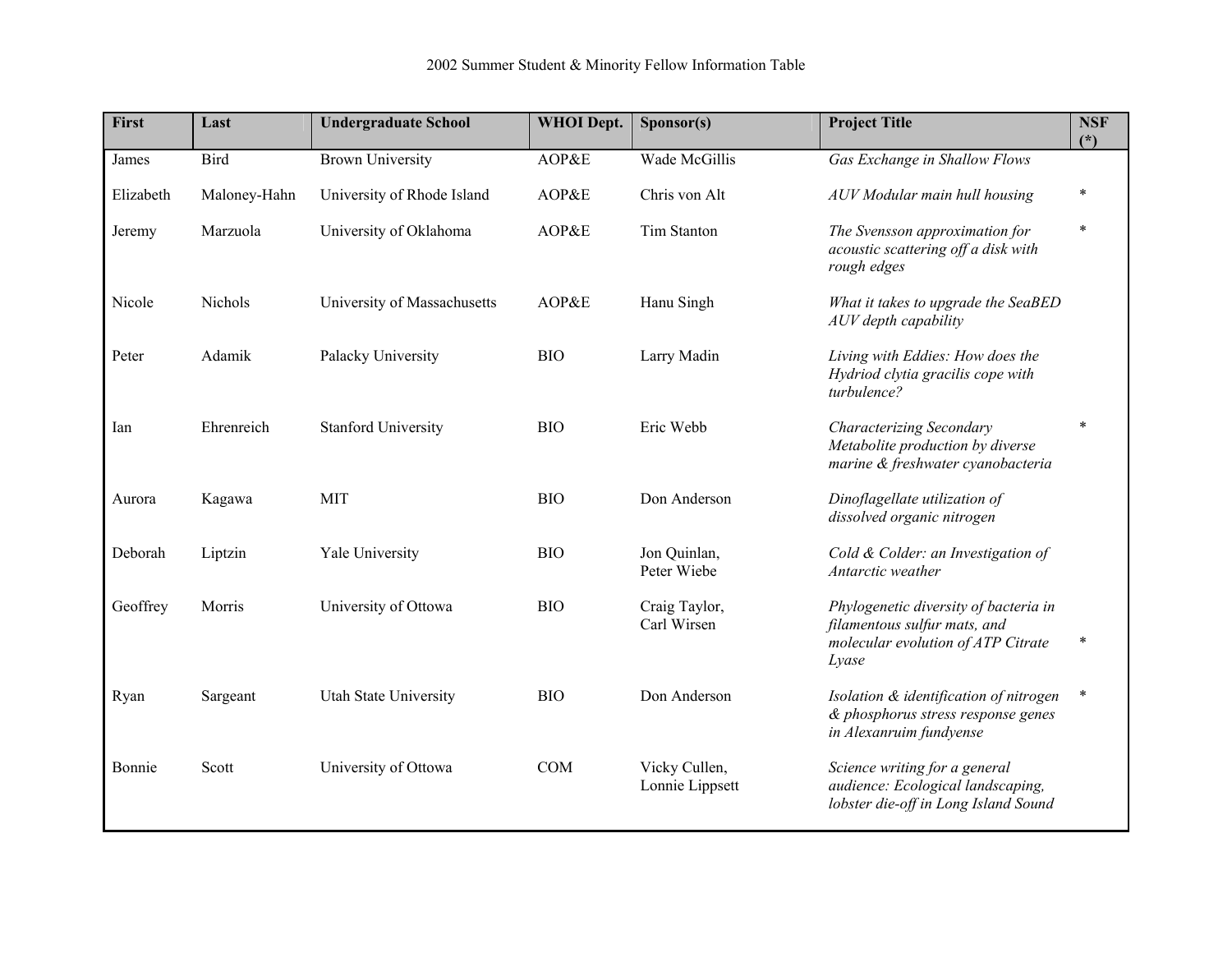| First     | Last           | <b>Undergraduate School</b>          | <b>WHOI</b> Dept. | Sponsor(s)                             | <b>Project Title</b>                                                                                                               | <b>NSF</b><br>$(*)$ |
|-----------|----------------|--------------------------------------|-------------------|----------------------------------------|------------------------------------------------------------------------------------------------------------------------------------|---------------------|
| Frank     | Scanzillo      | Rochester Institute of<br>Technology | <b>EDUC</b>       | John Farrington,<br><b>Bruce Tripp</b> | Development of the Coastal Ocean<br>Institute's Instrument Pool Website                                                            |                     |
| Madalyn   | <b>Blondes</b> | Pomona College                       | G&G               | Henry Dick                             | GakkelRidge spinelperidotites: a<br>geochemicalanalysis of the slowest<br>spreading mid-ocean ridge on Earth                       |                     |
| Megan     | Coetzee        | University of Cape Town              | G&G               | Stan Hart,<br>Nobu Shimizu             | Geochemistry of a suite of seamounts<br>northwest of Samoa                                                                         |                     |
| Luna      | Federici       | <b>Stanford University</b>           | G&G               | Jerry McManus                          | Ocean circulation & climate in the<br>Stage II Interglacial                                                                        | $\ast$              |
| Hilary    | Gittings       | Carleton College                     | G&G               | Wenlu Zhu                              | Deep Sea hydrothermal vents:<br>Porosity & Permeability<br>Relationships                                                           |                     |
| Nicholas  | Hartman        | Penn State University                | <b>MCG</b>        | Dan Repeta,<br>Katrina Edwards         | Purification & Characterization of<br>chromophoric dissolved organic<br>matter (CDOM) in the world's<br>oceans                     |                     |
| Huei-Ting | Lin            | National Taiwan Normal<br>University | <b>MCG</b>        | Konrad Hughen                          | Sea Surface temperatures of the<br>Cariaco Basin over the last 9,000-<br>15,000 yrs.: records of planktonic<br>foraminiferal Mg/CA |                     |
| Desiree   | Plata          | <b>Union College</b>                 | <b>MCG</b>        | Chris Reddy                            | Microbial degradation of diesel fuel:<br>Analysis by two-dimensional gas<br>chromatograghy                                         |                     |
| Sara      | Selgrade       | Middlebury College                   | <b>MCG</b>        | Katrina Edwards                        | Evaluation of DNA extraction<br>methods for the multicellular<br>magnetotactic prokaryote                                          | $\ast$              |
| Rachel    | Strader        | <b>Union College</b>                 | <b>MPC</b>        | Hauke Kite-Powell                      | A model of right whale population<br>density for the analysis of ship strike<br>management options                                 |                     |